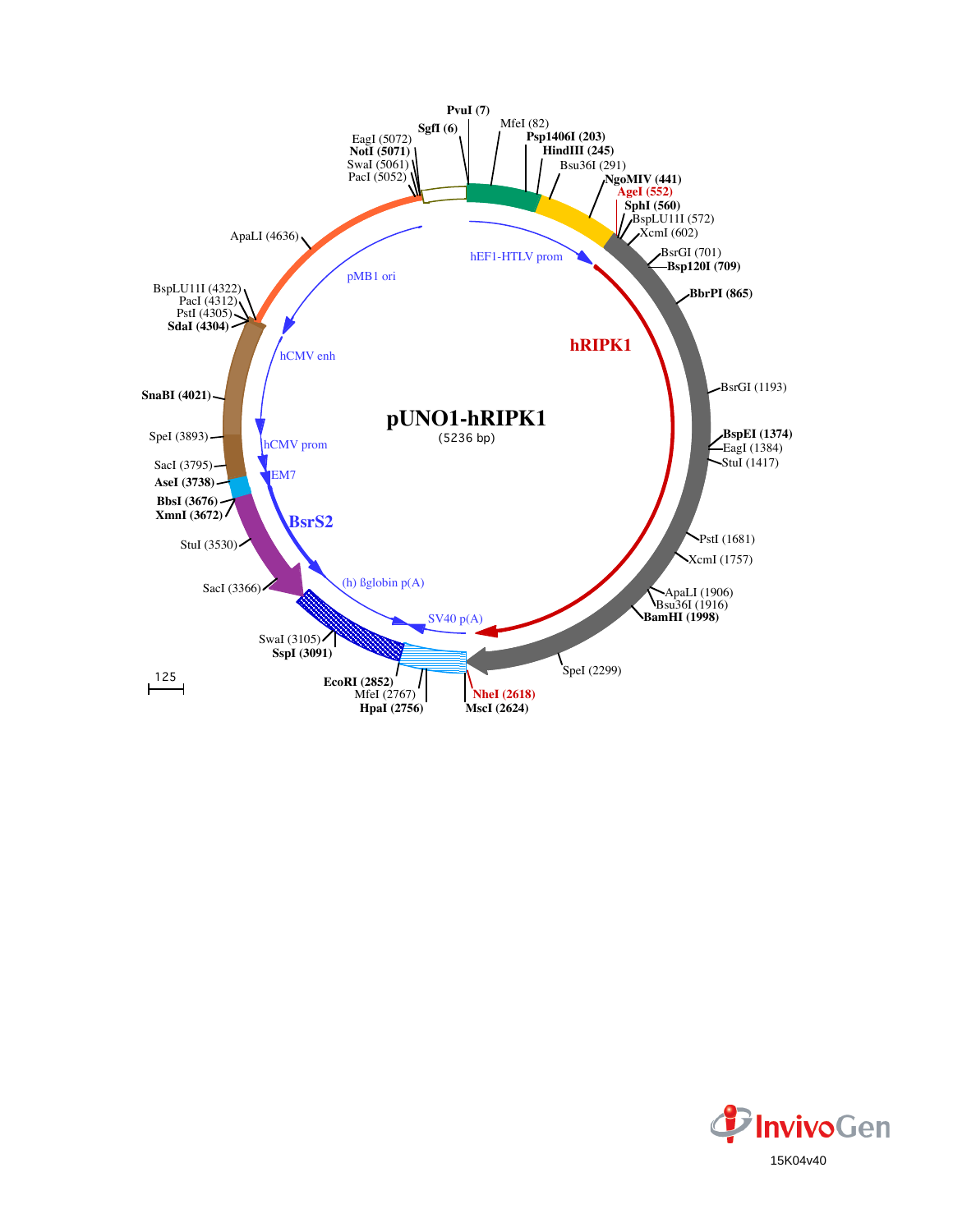**PvuI (7)**

**SgfI (6)** MfeI (82)

| $\mathbf{1}$                          |                                                                                                                                                                                                                                                                                                                                                                                                                                                                                                                                                                                                                                                                                                                                                                                                                                              |
|---------------------------------------|----------------------------------------------------------------------------------------------------------------------------------------------------------------------------------------------------------------------------------------------------------------------------------------------------------------------------------------------------------------------------------------------------------------------------------------------------------------------------------------------------------------------------------------------------------------------------------------------------------------------------------------------------------------------------------------------------------------------------------------------------------------------------------------------------------------------------------------------|
| 101                                   | GAGAAGGTGGCGCGGGGTAAACTGGGAAAGTGATGTCGTGTACTGGCTCCGCCTTTTTCCCGAGGGTGGGGGAGAACCGTATATAAGTGCAGTAGTCGCC                                                                                                                                                                                                                                                                                                                                                                                                                                                                                                                                                                                                                                                                                                                                         |
| 201                                   | Psp1406I (203)<br>HindIII $(245)$<br>Bsu36I (291)                                                                                                                                                                                                                                                                                                                                                                                                                                                                                                                                                                                                                                                                                                                                                                                            |
| 301                                   | GCCATCCACGCCGGTTGAGTCGCGTTCTGCCGCCTCCCGGCCTGTGGTGCCTCCTGAACTGCGTCCGCCGTCTAGGTAAGTTTAAAGCTCAGGTCGAGACC                                                                                                                                                                                                                                                                                                                                                                                                                                                                                                                                                                                                                                                                                                                                        |
| 401                                   | <b>NgoMIV</b> (441)                                                                                                                                                                                                                                                                                                                                                                                                                                                                                                                                                                                                                                                                                                                                                                                                                          |
| 501                                   | AgeI (552) SphI (560)<br>BspLU11I (572)<br>TCTGTTCTGCGCCGTTACAGATCCAAGCTGTGACCGGCGCCTACCTGAGATCACCGGTCAGCATGCAACCAGACATGTCCTTGAATGTCATTAAGATGAA<br>1 <sup>M</sup> O P D M S L N V<br>IKMK                                                                                                                                                                                                                                                                                                                                                                                                                                                                                                                                                                                                                                                    |
| 601<br>13 <sup>5</sup>                | XcmI(602)<br>ATCCAGTGACTTCCTGGAGAGTGCAGAACTGGACAGCGGAGGCTTTTGGGAAGGTGTCTCTGTGTTTCCACAGAACCCAGGGACTCATGATCATGAAAACA<br>F G K V S L C F H R T<br>S D<br>F L E S A E L D S G G<br>S.<br>Q G L M<br>M K T<br>Bsp120I (709)                                                                                                                                                                                                                                                                                                                                                                                                                                                                                                                                                                                                                       |
| 47▶                                   | <b>BsrGI</b> (701)<br>701 GTGTACAAGGGGCCCAACTGCATTGAGCACAACGAGGCCCTCTTGGAGGAGGCGAAGATGATGAACAGACTGAGACACAGCCGGGTGGTGAAGCTCCTGG<br>Ε<br>K M<br><b>M</b><br>L R H S R V V K L L<br>$\vee$<br>Y K<br>G<br>P<br>C<br>Ε<br>- H<br>N<br>Ε<br>- A<br>E.<br>$\overline{A}$<br>$\mathbb N$<br>R<br>N.<br>L<br>L<br><b>BbrPI</b> (865)                                                                                                                                                                                                                                                                                                                                                                                                                                                                                                                 |
| $80 \text{ F}$ G<br>113<br>147        | 801 GCGTCATCATAGAGGAAGGGAAGTACTCCCTGGTGATGGAGTACATGGAGAAGGGCAACCTGATGCACGTGCTGAAAGCCGAGATGAGTACTCCGCTTTC<br>H V L K A<br>Ε<br>G<br>K<br>Y<br><sub>S</sub><br>$\mathsf{I}$ V<br>M<br>Y M E K G N L<br>M.<br>E<br>901 TGTAAAAGGAAGGATAATTTTGGAAATCATTGAAGGAATGTGCTACTTACATGGAAAAGGCGTGATACACAAGGACCTGAAGCCTGAAAATATCCTTGTT<br>V K G<br>$\overline{R}$<br>- E<br>- E<br>$-$ G<br>M C Y L H G<br>K G V<br>$\mathsf{H}$ $\mathsf{K}$<br>D<br>Ε<br><b>COLLA</b><br>K<br>P<br><b>N</b><br>$\mathsf{I}$ V<br>1001 GATAATGACTTCCACATTAAGATCGCAGACCTCGGCCTTGCCTCTTTAAGATGTGGAGCAAACTGAATAATGAAGAGCACAATGAGCTGAGGGAAGTGG<br>A D<br>L G<br>L A<br><sub>S</sub><br>M<br><b>W</b><br><sub>S</sub><br>- K<br>L N<br>H<br>Ε<br>$\overline{R}$<br>- E<br>$\vee$<br>D.<br><b>N</b><br>D.<br>н<br>K<br>-F<br>K<br>N<br>F<br>Ε<br><b>N</b><br>L.<br>$\mathbf{1}$ |
| $180 \triangleright D$<br>213         | <b>BsrGI</b> (1193)<br>1101 ACGGCACCGCTAAGAAGAATGGCGGCACCCTCTACTACATGGCGCCCGAGCACCTGAATGACGTCAACGCAAAGCCCACAGAGAAGTCGGATGTGTACAG<br>N.<br>G<br>G<br>LY Y<br>M<br>$\mathsf{A}$<br>P<br>Ε<br>- H<br>N.<br>DVNA<br>- D<br>K<br>T.<br>к<br>P<br>1201 CTTTGCTGTAGTACTCTGGGCGATATTTGCAAATAAGGAGCCATATGAAAATGCTATCTGTGAGCAGCAGTTGATAATGTGCATAAAATCTGGGAACAGG<br>F.<br>A V V<br>L W<br>$\Box$ F<br>A N<br>-K<br>Ε<br>$\mathsf{P}$<br>Y E<br>C.<br>E O<br>Q<br>IMCIK<br>S G N R<br>A<br>-N<br>$\mathsf{A}$<br>- L<br>- 11                                                                                                                                                                                                                                                                                                                             |
| 247                                   | <b>BspEI</b> (1374) EagI (1384)<br>1301 CCAGATGTGGATGACATCACTGAGTACTGCCCAAGAGAAATTATCAGTCTCATGAAGCTCTGCTGGGAAGCGAATCCGGAAGCTCGGCCGACATTTCCTG<br>P<br>E Y C<br>P.<br>$R$ E<br><sub>S</sub><br>L M<br>K L C<br><b>W</b><br>- E<br>$\overline{A}$<br>N<br>$\mathsf{P}$<br>Æ.<br>-R<br>$\mathsf{P}$<br>D<br>V<br>D<br>- D<br>A<br>P<br>$\top$<br>- F<br>$\top$<br>$\sim$ 1.<br>$\mathbf{1}$                                                                                                                                                                                                                                                                                                                                                                                                                                                      |
| $280 \text{ F G}$<br>313 <sup>2</sup> | StuI (1417)<br>Ε<br>F.<br>R P F<br>Y L<br>S.<br>Q L<br>E.<br>E.<br>S V<br>Ε<br>Ε<br>D<br>S<br>K.<br>S.<br>N A<br>E<br>K<br>$\vee$<br>К<br>L<br>K<br>E.<br>Y<br>Ε<br>1501 AGTTGTGAAGAGAATGCAGTCTCTTCAACTTGATTGTGTGGCAGTACCTTCAAGCCGGTCAAATTCAGCCACAGAACAGCCTGGTTCACTGCACAGTTCC<br><b>S</b><br>R<br>S.<br>S A T<br>E.<br>$\overline{O}$<br>$\mathsf{P}$<br>G<br><sub>S</sub><br>V V K R M O S L O L D C V A V P<br><b>S</b><br>N<br>L H<br>S S                                                                                                                                                                                                                                                                                                                                                                                                 |
|                                       | PstI (1681)<br>1601 CAGGGACTTGGGATGGGTCCTGTGGAGGAGTCCTGGTTTGCTCCTTCCCTGGAGCACCCACAAGAAGAAGAATGAGCCCAGCCTGCAGAGTAAACTCCAAG<br>347 PQG LGMGPV EESW FAPS LEHPQEEN EPS LQSK LQ<br>XcmI (1757)                                                                                                                                                                                                                                                                                                                                                                                                                                                                                                                                                                                                                                                    |
|                                       | 380 PD EAN Y H L Y G S R M D R Q T K Q Q P R Q N V A Y N R E E E R R R<br>1801 CAGGGTCTCCCATGACCCTTTTGCACAGCAAAGACCTTACGAGAATTTTCAGAATACAGAGGGAAAAGGCACTGCTTATTCCAGTGCAGCCAGTCATGGT<br>413 A R V S H D P F A Q Q R P Y E N F Q N T E G K G T A Y S S A A S H G                                                                                                                                                                                                                                                                                                                                                                                                                                                                                                                                                                               |
|                                       | ApaLI (1906) Bsu36I (1916)<br><b>BamHI</b> (1998)<br>1901 AATGCAGTGCACCAGCCCTCAGGGCTCACCAGCCAACCTCAAGTACTGTATCAGAACAATGGATTATATAGCTCACATGGCTTTGGAACAAGACCACTGG<br>447 N A V H Q P S G L T S Q P Q V L Y Q N N G L Y S S H G F G T R P L<br>2001 ATCCAGGAACAGCAGGTCCCAGAGTTTGGTACAGGCCAATTCCAAGTCATATGCCTAGTCTGCATAATATCCCAGTGCCTGAGACCAACTATCTAGGAAA<br>480▶D P G T A G P R V W Y R P I P S H M P S L H N I P V P E T N Y L G N<br>2101 TACACCCACCATGCCATTCAGCTCCTTGCCACCAACAGATGAATCTATAAAATATACCATATACCAATAGTACTGGCATTCAGATTGGAGCCTACAATTAT<br>513• T P T M P F S S L P P T D E S I K Y T I Y N S T G I O I G A Y N Y                                                                                                                                                                                                                      |
|                                       | SpeI (2299)<br>2201 ATGGAGATTGGTGGGACGAGTTCATCACTACTAGACAGCACAAATACGAACTTCAAAGAAGACCCAGCTGCTAAGTACCAAGCTATCTTTGATAATACCA<br>547 M E I G G T S S S L L D S T N T N F K E E P A A K Y Q A I F D N T<br>2301 CTAGTCTGACGGATAAACACCTGGACCCAATCAGGGAAAATCTGGGAAAGCACTGGAAAAACTGTGCCCGTAAACTGGGCTTCACACAGTCTCAGATTGA<br>580▶T S L T D K H L D P I R E N L G K H W K N C A R K L G F T Q S Q I D<br>2401 TGAAATTGACCATGACTATGAGCGAGATGGACTGAAAGGAAAAGGTTTACCAGATGCTCCAAAAGTGGGTGATGAGGGAAGGCATAAAGGGAGCCACGGTG<br>613 E I D H D Y E R D G L K E K V Y Q M L Q K W V M R E G I K G A T V<br>2501 GGGAAGCTGGCCCAGGCGCTCCACCAGTGTTCCAGGATCGACCTTCTGAGCAGCTTGATTTACGTCAGCCAGAACTAACCCTGGATGGGCTACGGCAGCT<br>647▶ G K L A Q A L H Q C S R I D L L S S L I Y V S Q N •                                                                                    |